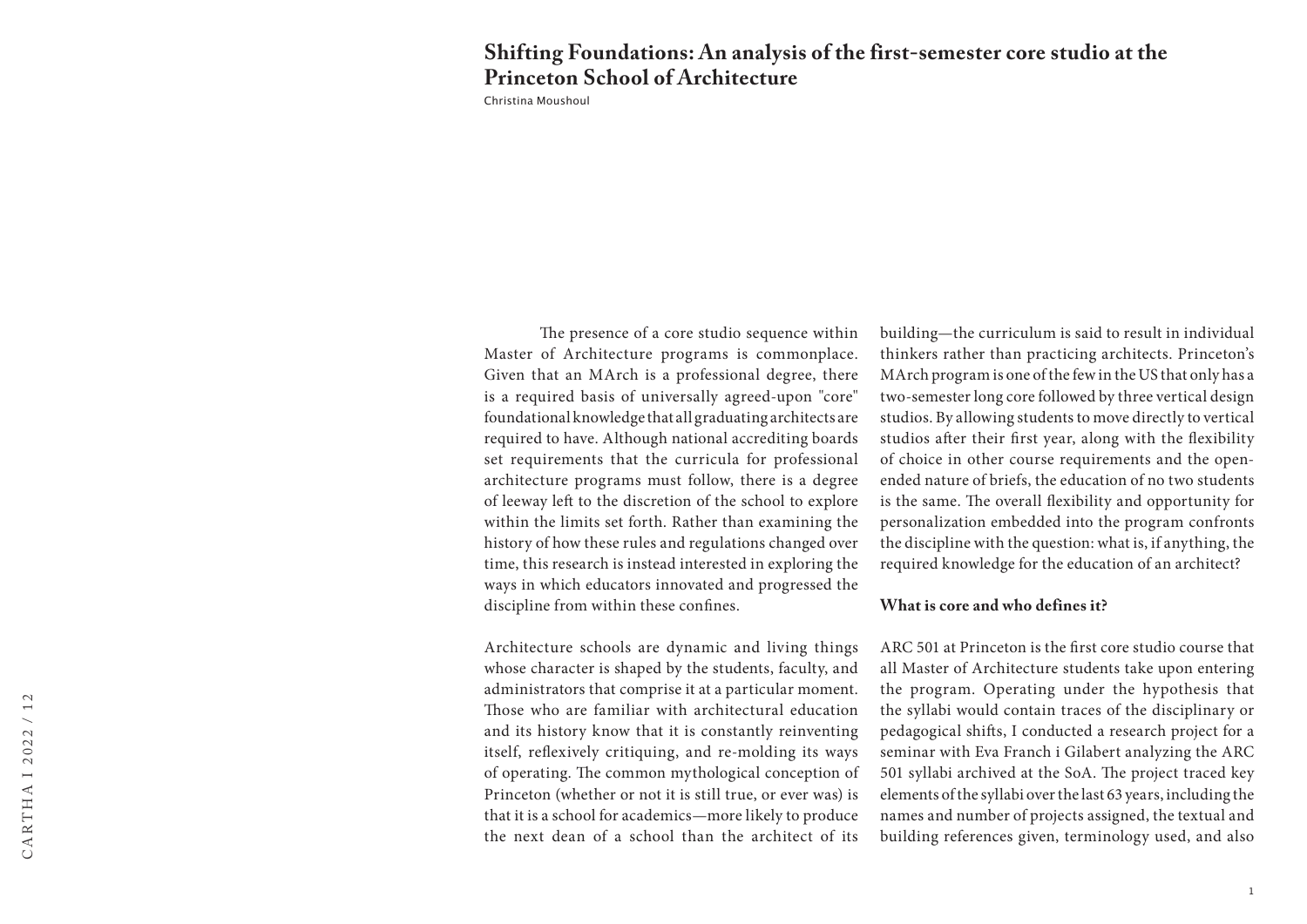1 In conversation with Paul Lewis.

2 In conversation with Stan Allen.

included interviews I conducted with faculty members who had either taught the course or who could speak about broader pedagogical shifts within the school. The collection of syllabi archived beginning when the school moved to its own building in 1963 presents a record of what each instructor thought were the most crucial skills and knowledge sets to be taught to students—the basis for the rest of their education.

Princeton has historically avoided the traditional concept of a "core." For many years, 501 and 502 were not even regarded as "core" but were more modestly defined as "introductory" studios. Due to Princeton's small size, only recently doubling its MArch class size from around 10 to 20 under the deanship of Mónica Ponce de León, there is less of a pressure to "institutionalize consistency" that is present at other schools.1 If a school has a large class that needs to be separated into multiple core studios taught by different instructors coordinating across multiple semesters to make equitable experiences, then consistency needs to be codified into the course material itself. The core curriculum, therefore, cannot actually be understood as reflection of the institution, but is instead a reflection of the faculty who teach it. That is to say, "core"—commonly perceived to be a universally prescriptive leveler—is in Princeton's case entirely ephemeral, specific, and dependent on the instructors who teach it.

Princeton further distinguishes itself with a tradition begun by Ralph Lerner, who joined the faculty in 1984 and became dean in 1989. Upon arriving at the school he began teaching ARC 501, and continued to teach the course eight times over his twelve-year deanship. This was a direct result of Lerner's time at Cooper Union while under the deanship of John Hejduk, who believed that because core was the first course that a student encountered, and thereby established a school's pedagogy, it should be taught by the dean.<sup>2</sup> This practice was continued by Lerner's successor in 2002, Stan Allen, also a graduate of the Cooper Union who taught core for eight out of the ten years of his deanship, as well as Mónica Ponce de León, the school's current dean who has instead elected to teach the second-semester core studio, 502.

## **What should core teach?**

In the interim between the deanships of Lerner and Allen, 501 was taught by Paul Lewis whose syllabus stands out as the one with the most projects—a grand total of eleven, resulting in roughly one per week of the semester. Prior to Lewis, it was typical for 501 to include three to five projects, with Lerner usually assigning four. Taking a closer look at his syllabus, the first heading reads "Efficiency Studio" in bolded letters. In the section below, titled "Framework," it reads, "The projects for this semester will be galvanized by Efficiency. Efficiency is pervasive in contemporary architecture… Efficiency is seen as a moral imperative. Efficient design is equated with good design… Efficiency defines the production in an architectural studio—how much work in how little time." A position on what is most crucial to the discipline is not only described in words but codified into the course schedule itself—reinforcing the same position within the singular document of the syllabus.

Once Allen took over, for the first time in the course's history, the project titles defined on the syllabus were not longer descriptive names of the building assignment itself (for example, "Community Center in Trenton" or "New Graduate Student Housing," as under Lerner) but began to pull from (or define) disciplinary terminology. The four project titles from the first syllabus were "Fields and Patterns," "Movement," and "Repetition, Multiplication, and Aggregation." By Allen's final iteration of the course, these naming conventions had been refined until the three main projects were

 $12$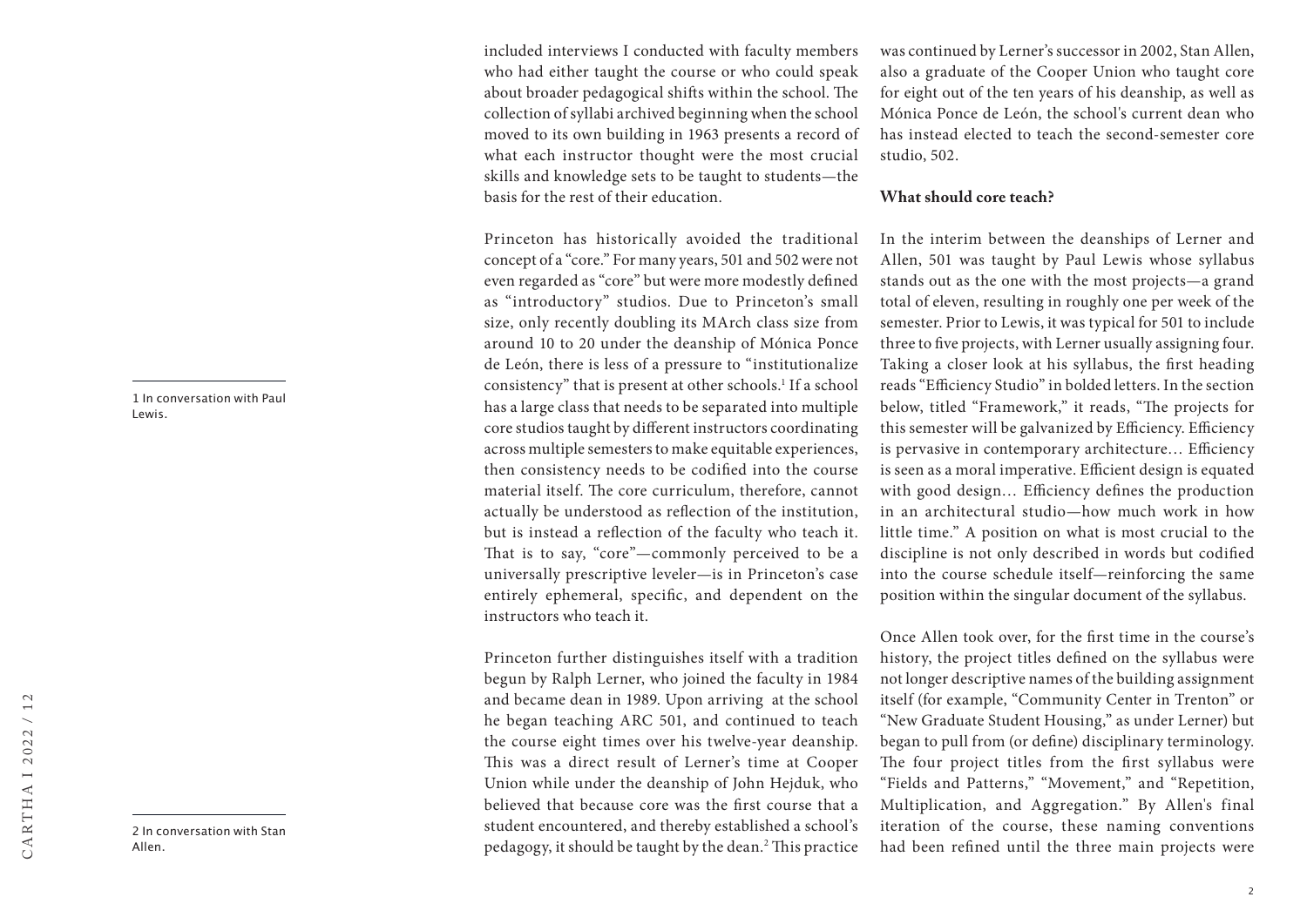3 In conversation with Stan Allen.

4 In conversation with Stan Allen.

> 5 In conversation with Paul Lewis and Stan Allen.

titled, "Platform," "Screen," "Canopy." For Allen, this project sequence was a way of working through the different elements of architecture sequentially with increasing levels of complexity—the platform was about a relationship to the ground and the definition of a site, the canopy about the tectonics within an expansive field, and the screen turned attention to enclosure and its relationship to porosity and reflectivity.3

Allen described his position as such, "When I became Dean in 2002, it was really coming out of a period, particularly in the 1990s at Princeton, with a very strong history/theory culture in the school. To some extent, the design culture had been sort of pushed to the side. Part of this back to basics approach in first year studio was about rebuilding the design culture of the school—that you could communicate sophisticated ideas through the medium of design itself, without appealing to a kind of outside theoretical framework."4 Allen's desire as Dean to strengthen the school's design program became legible in his syllabi for 501, with the word "design," for example, being the first or second most-used word in six out of his eight syllabi. This legibility of a position confirms the importance of the syllabus as a record of how faculty members perceived the discipline in a particular moment, and what they considered to be most crucial to it.

### **Does core reflect broader shifts?**

In the final year of Allen's deanship, before the arrival of Alejandro Zaera-Polo as dean in 2012, Michael Meredith began teaching first-semester core. Under Meredith, 501 as a snapshot of the current state of the discipline took on new valence. The syllabus now included a five-paragraph preamble, not describing the course itself but Meredith's take on the discipline as a way to frame the assignments to come. It states: "As of late we've witnessed a kind of return to the 'real' in

which the tangibly of the built trumps the speculation of the unbuilt, where discourse is trivial at best and where the representation of reality offers an irrefutable proof of concept… Architecture has become a kind of social science, embracing a facile mode of technological positivism in order to escape the uneasiness of cultural production." He ends with the sentence, "We find ourselves in a moment after Architecture" signaling to the students that the discipline has ended before they have even begun.

In a certain sense, Meredith seems as invested himself in uncovering the answers to the questions he put forward for the students. He repositions the role of the professor from that of an instructor who imparts knowledge, to a collaborator who helps produce it. Similarly for Lewis and Allen, there was the consistent position that the studio should serve as an introduction to the concerns of the field, thereby providing enough knowledge for the students to be able to enter the disciplinary conversation while not prescribing what they must then say. They emphasized the teaching of tools and techniques that would allow students to craft arguments and articulate them through the medium of architecture.5 It seems that with Meredith's syllabus, the definition of architecture is not what is being taught, but reflexively discovered through the progression of the course itself. The students are now folded into the process of determining the state of the discipline along with the instructor. Architecture is no longer being taught but defined.

## **What is the future of core?**

The most recent shift in the 501 syllabus occurred in the fall of 2020, following a tumultuous and consequential year of Covid lockdowns and a resurgence of BLM protests. With the course now co-taught (a practice begun in 2017 between Meredith and Ellie Abrons, continued with Erin Besler from 2018 to 2020, and most